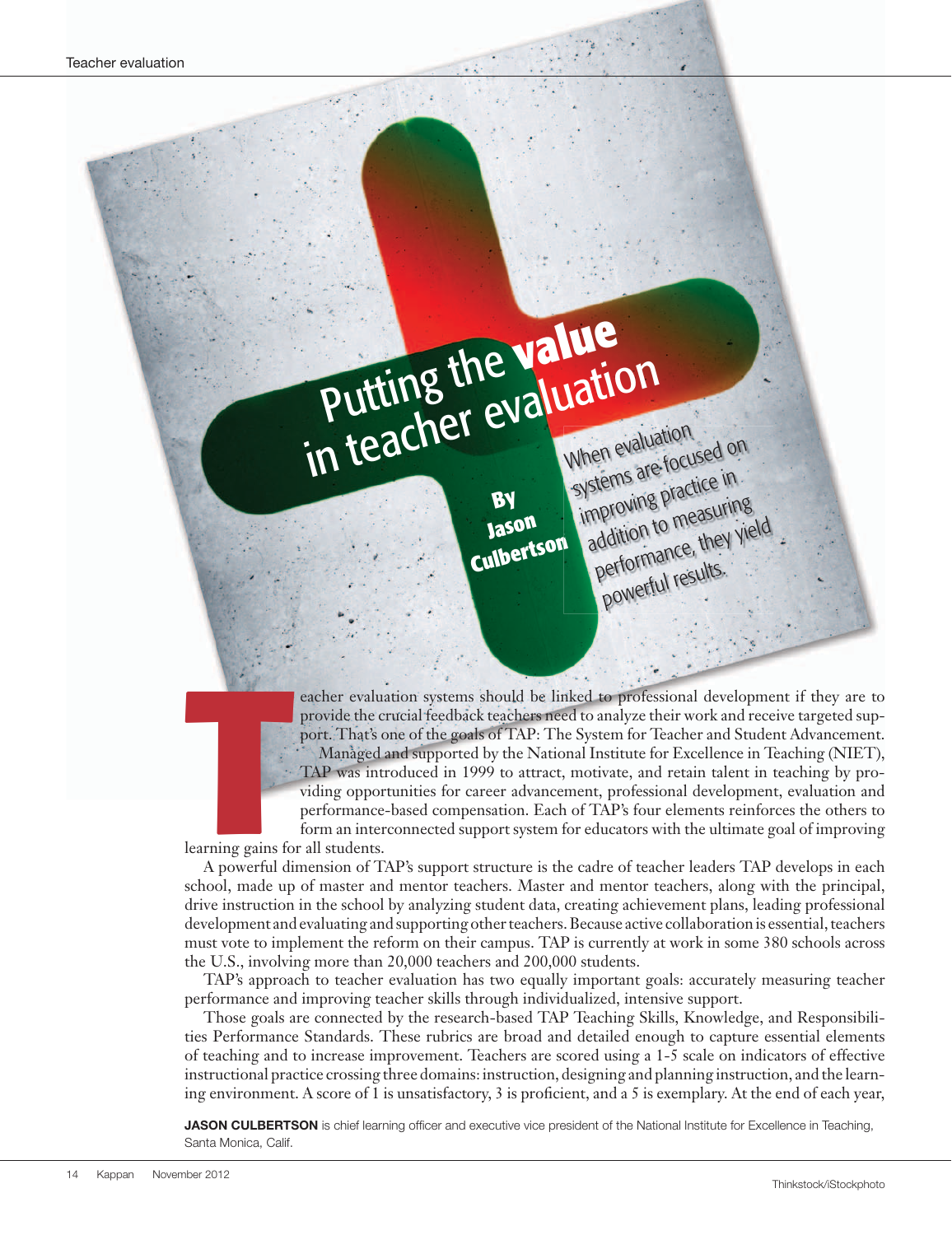teachers also receive scores on additional indicators in a fourth domain — responsibilities — that recognizes teachers for their efforts to improve teaching.

TAP's evaluation system includes multiple classroom observations each year by multiple trained and certified evaluators, including principals or other administrators, master teachers, and mentor teachers. Announced observations are preceded and followed by in-depth teacher conferences during which the evaluator and teacher examine the lesson to identify a strength (area of reinforcement), a weakness (area of refinement), and a specific plan for improvement. Since evaluators know the teachers and coach them on a regular basis, they have a more robust context for selecting areas for reinforcement and refinement after observations. Furthermore, they have more opportunities to provide teachers with intensive followup support in those areas after the observations.

One of the most important results from this process is that educators build a common language around what effective teaching looks like and recalibrate their expectations to create significant room for growth for even the most accomplished teachers. By defining proficiency as a  $3$  on a 1 to  $5$  scale, nearly every teacher is provided with stretch goals and participates in a process of continuous improvement.

In addition to scores on a teacher's classroom practice — segmented as skills, knowledge, and responsibilities, or SKR — each teacher receives a value-added score that measures the teacher's effect on student learning growth. When teachers demonstrate strong instructional skills as measured by the TAP Teaching Standards, their students show higher academic growth regardless of previous achievement and socioeconomic status. (National Institute for Excellence in Teaching, 2012, p. 12).

The TAP Teaching Standards and methods for observation represent a major departure from the "meets/does not meet" approach that characterizes most evaluation systems. A 2011 report by the Center for American Progress found that "in most places, teacher evaluations are infrequent; are based on scant evidence; rely on crude instruments; include few reliable quality controls; fail to use adequately trained evaluators; provide almost no useful feedback to teachers; and yield vastly inflated performance ratings" (Jerald & Van Hook, 2011, p. 7).

## **'A form, a checklist'**

Master Teacher Sara Greene of Holston Middle School in Knoxville, Tenn., remembers her evaluations before TAP. "It was a form, more or less a checklist," said Greene, a science teacher. "They checked to see if your room looked good and if your students responded well to you. I think there was an item to check for dressing appropriately. But there was nothing there that would help me be a better teacher."

In contrast, the TAP Teaching Standards contain sufficient detail for teachers to acquire a clear under-

## **FIG. 1. Levels of effectiveness for standards and objectives**

### **Exemplary (5)**

- All learning objectives and state content standards are explicitly communicated.
- Subobjectives are aligned and logically sequenced to the lesson's major objective.
- Learning objectives are: (a) consistently connected to what students have previously learned, (b) known from life experiences, and (c) integrated with other disciplines.
- Expectations for student performance are clear, demanding, and high.
- There is evidence that most students demonstrate mastery of the objective.

### **Proficient (3)**

- Most learning objectives and state content standards are communicated.
- Subobjectives are mostly aligned to the lesson's major objective.
- Learning objectives are connected to what students have previously learned.
- Expectations for student performance are clear.
- Most students demonstrate mastery of the objective.

### **Unsatisfactory (1)**

- Few learning objectives and state content standards are communicated.
- Subobjectives are inconsistently aligned to the lesson's major objective.
- Learning objectives are rarely connected to what students have previously learned.
- Expectations for student performance are vague.
- Few students demonstrate mastery of the objective.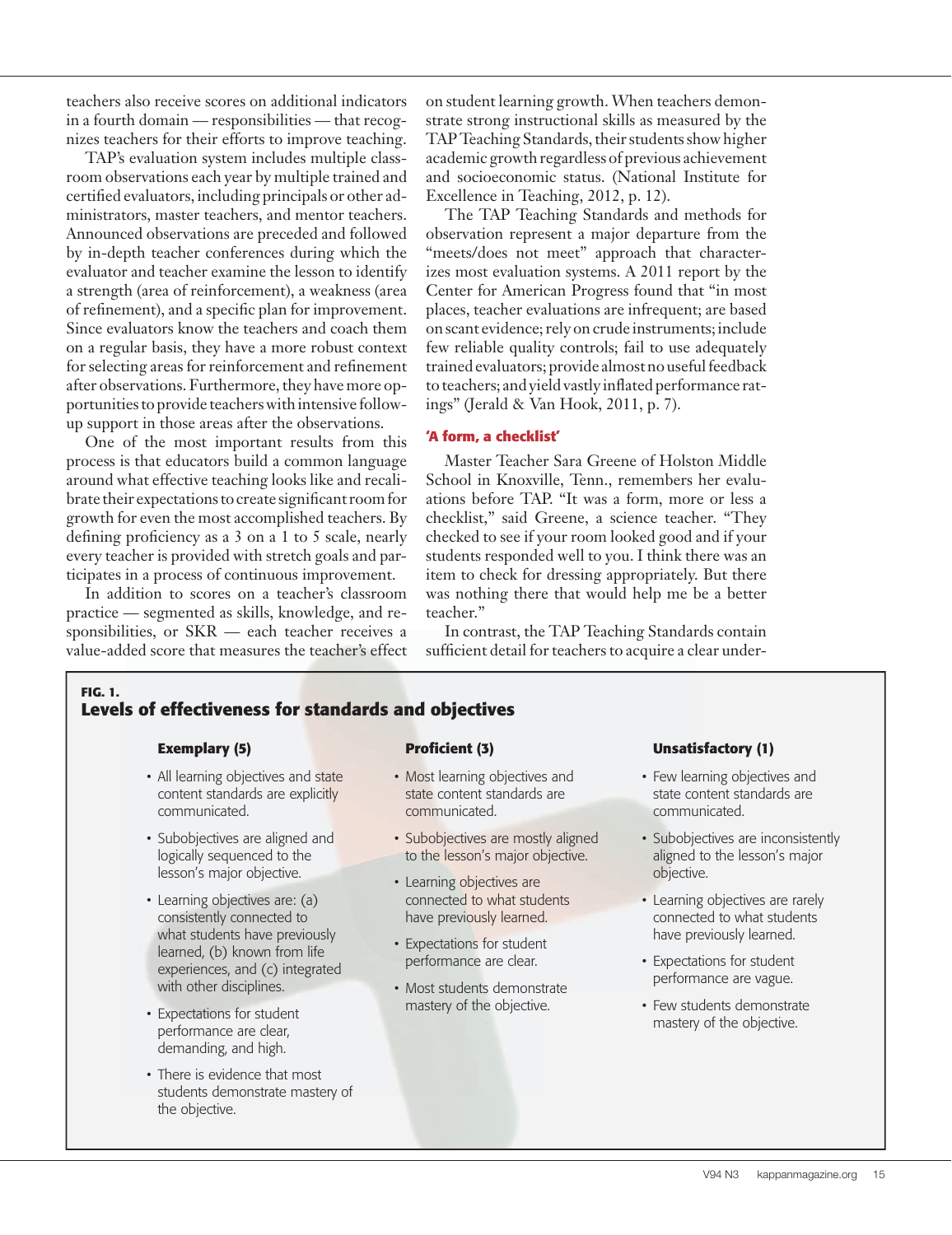standing of what performance looks like at various levels of expertise in a range of classroom practices and skills. For example, the standards and objectives indicator lists five attributes that must be present consistently to reach exemplary performance, including communicating learning objectives and state standards to students; the connection of the learning objectives to a student's own knowledge; and the expectations for student performance. (See Figure 1 for the full list.)

Greene said that before TAP, "I had a good rapport with kids and other teachers. But whatever I did, I didn't have strong student measures, so, honestly, how did I know or have any way to measure how effective I was?"

# **The TAP Teaching Standards and methods for observation represent a major departure from the "meets/does not meet" approach that characterizes most evaluation systems.**

Intensive training for TAP starts before staff members adopt the system and continues throughout the year. Sessions are led by master and mentor teachers who explain the instructional practices measured by the TAP Teaching Standards. They model such practices in professional development meetings (known as "clusters") and in the classroom. This is where the core collaboration happens. Teachers analyze student data and learn new instructional strategies to improve student learning. Master teachers select the strategies based on detailed analyses of student achievement data. They are only introduced to teachers in the cluster group after master teachers successfully "field-test" and refine the strategies in classrooms so they can demonstrate student learning gains. After master teachers introduce a new strategy, teachers use it in their own classrooms, then they have cluster meetings appointed with formative assessment data from before and after the strategies were adopted. They discuss how well the strategy worked, then refine it if necessary.

To supplement the cluster group meetings, master and mentor teachers regularly visit teachers' classrooms to provide highly intensive and personalized coaching, ranging from teaching demonstration lessons and modeling specific instructional strategies or skills to team teaching. Mentor or master teachers meet with individual teachers outside of the classroom as well. Validity and reliability of the evaluation system are maintained by ensuring that evaluators receive intensive training followed by certification and annual recertification tests. Evaluators are also required to undergo training on protocols and data management systems to maintain rating consistency and quality control.

While a significant number of teachers have opportunities to participate in peer observations, experts suggest that their work often is hampered by the lack of a shared understanding of what effective instruction should look like across classrooms. In contrast, the detailed descriptions of practice at various levels of effectiveness in the TAP Teaching Standards enable teachers to build a rich, meaningful, shared language about effective instruction. This process allows them to better collaborate during weekly professional learning opportunities.

Science teacher Greene always furnished lesson plans, but they weren't always tied to the state standards. Through TAP's standards and objectives indicator, she learned how to match the two expectations.

"I never broke down a lesson into what I needed to teach according to what the state standards require, the community needs, and what I want my students to leave the classroom with," Greene said. "Through analyzing student work, I was able to receive feedback on what benchmarks students reached."

The TAP Teaching Standards are also designed to help teachers develop higher-level thinking — an area of need Holston identified. For example, in a lesson on the functions of a cell, a higher-level thinking question would be: Which three organelles do you feel are most important? In this situation, the student would not only have to know what an organelle is, but also would have to be able to compare one to another. Going a step further, a teacher could ask what would happen to the cells if they didn't have those three organelles.

### **Reviewing practices**

Just as the TAP Teaching Standards help keep teachers on track toward continuous improvement, they also facilitate an in-depth review of practices across a school. After the 2009-10 year, Holston teachers learned that following two solid years of achieving the highest value-added growth score, they received a lower growth score. Holston educators responded by employing the TAP Teaching Standards' evaluation process, and its professional development facility, to internalize higher standards and develop the capacity to critically reflect on their own performance in key areas. The rubrics also provided a powerful source of ideas for re-evaluating practice to address student needs that may have changed over time.

Through a dynamic exchange of ideas, teachers decided that their overall school strategies in literacy and math were too complicated. By studying assessments, they were able to pinpoint that students had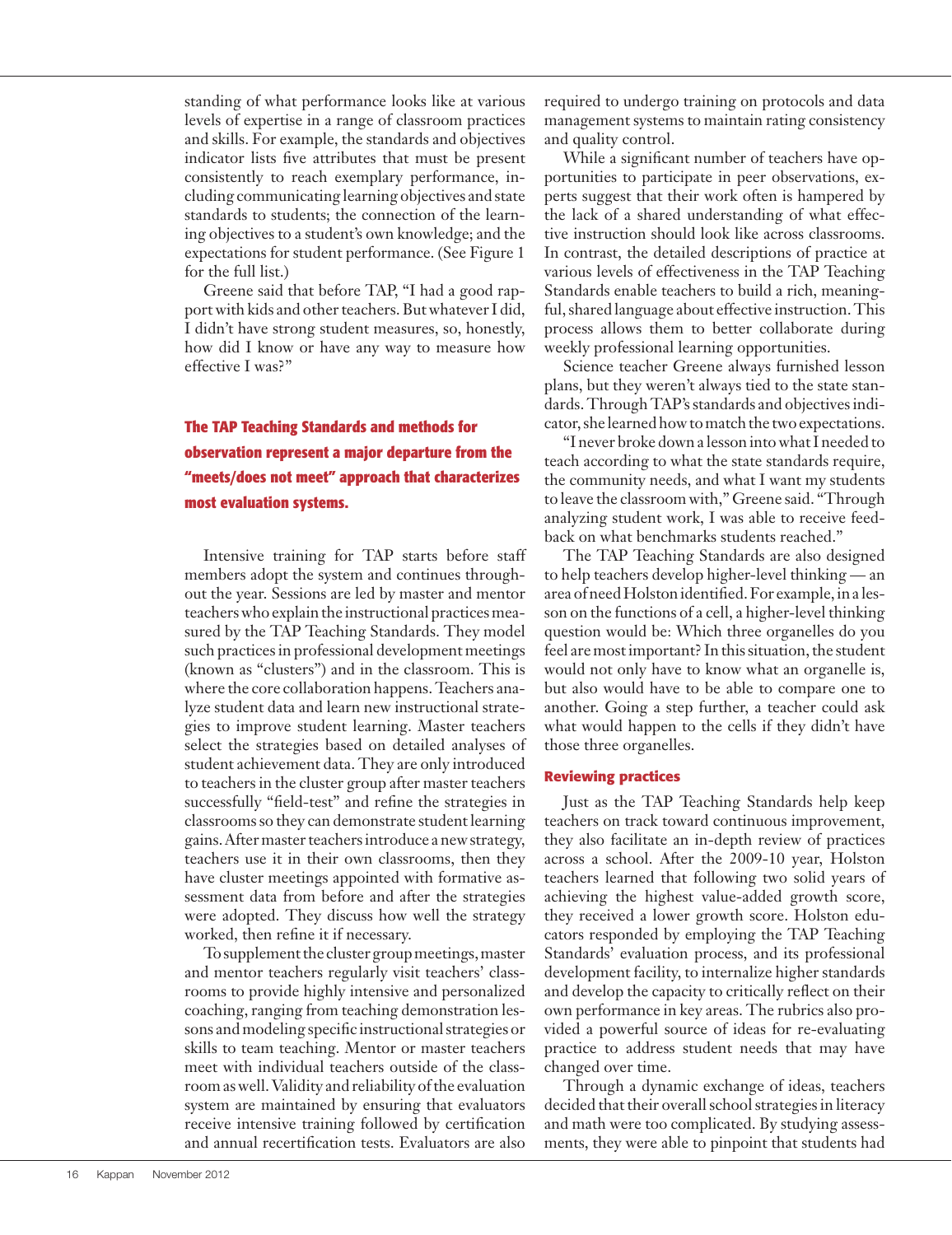struggled to understand questions during reading. In math, students required help organizing various mathematical processes to solve problems. As a result, the teachers created a simpler literacy strategy that encouraged teachers to preview what students needed to know at the beginning of a lesson and review the main points afterward. This practice allowed students to better digest and comprehend the information. For math, teachers worked with students to reinforce the mathematical processes for each problem and helped streamline their thought process.

Greene notes that students became so familiar with the strategies that one student asked if he could use both literacy and math strategies during testing time. This was also testament to the strategies' effective transfer to the classroom: Students had achieved mastery.

After this major year of reflection (2010-11) and retooling, teachers learned that their value-added scores soared to a 5 and remained a 5 for the 2011- 12 school year. Many schools that go through similar experiences of reassessment resort to outside interventions for the answers. One of TAP's strengths is that teachers and leaders in a building develop responses to questions about low performance and

produce concrete plans for improvement. Every strategy relates to the teachers' own students, allowing teachers to examine their progress along a path and customize strategies for individual students.

The SKR scoring scale of 1-5 also helps teachers

# **One of TAP's strengths is that teachers and leaders in a building develop responses to questions about low performance and produce concrete plans for improvement.**

understand progress along a spectrum with plenty of room to grow. Because of the inflated ratings delivered in typical evaluation systems, teachers often expect that they will attain the highest score at the outset. TAP captures teacher performance levels more realistically along a continuum, meaning that a score of 3 represents solid, proficient teaching. This range also allows for feedback to more teachers along a much wider range of performance levels, including experienced and relatively expert teachers who would naturally score at the highest level in systems with fewer categories and consequently receive no useful feedback.